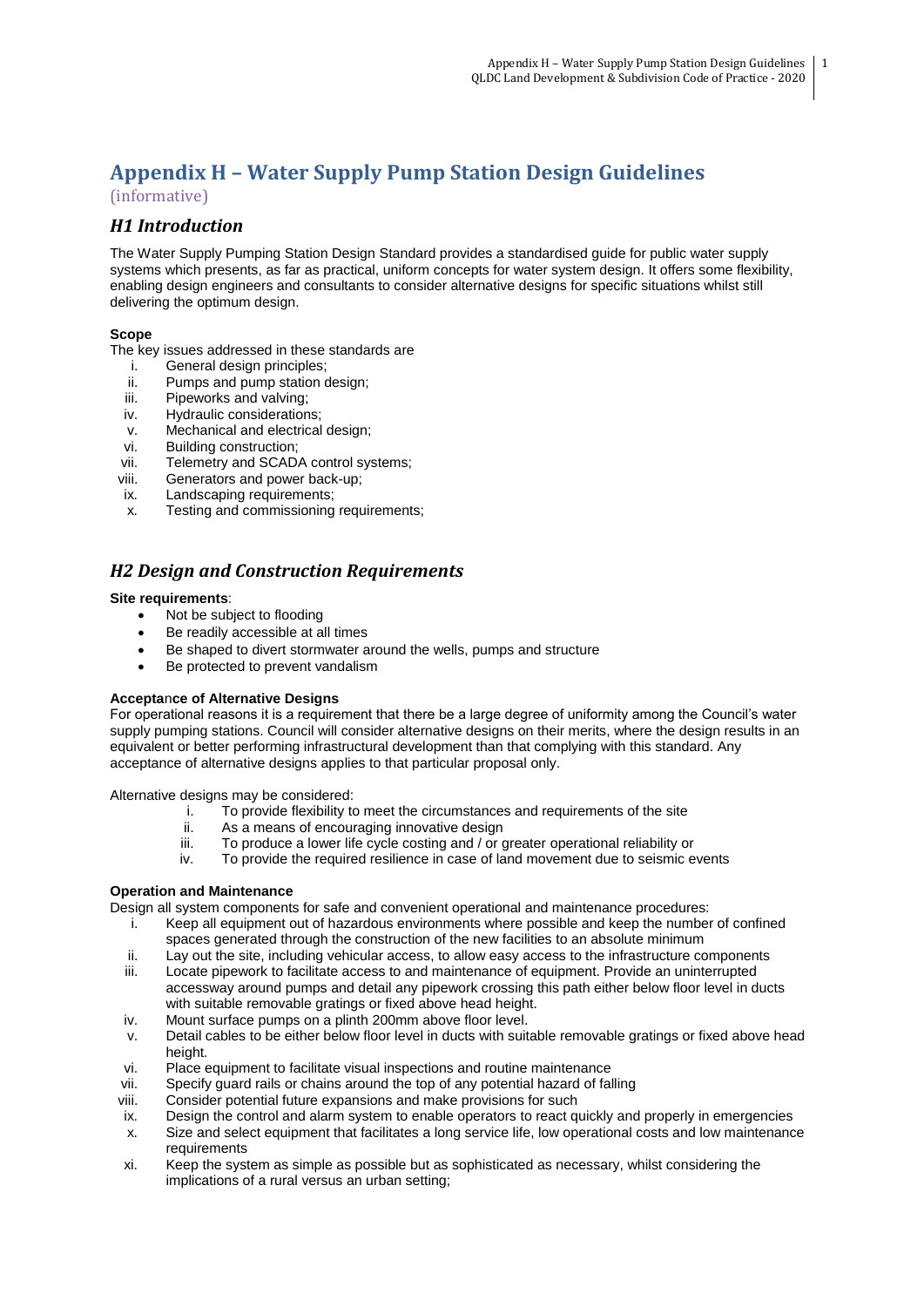xii. Prepare complete and useful records - system and equipment drawings and specifications, system calculations, hydraulic models, user manuals and manufacturer/supplier contacts, flow charts, diagrams and Process and Instrumentation Diagrams (P&IDs), legal survey plans and address maps, etc. and include this information in the Operations and Maintenance Manual

#### **Pipe Hydraulics**

Design pressure pipelines and fittings to minimise hydraulic.

Velocities in pipes must not be greater than 2.0 m/s unless appropriate water hammer analysis has been done.

Provide a surge and fatigue analysis on all critical plastic pipelines including all pressure mains and where velocities in plastic pipes are greater than 1.0 m/s. Provide action points or mitigation measures to deal with the identified surges

#### **Wall and Floor Penetrations**:

Provide a water stop puddle flange, centred in the concrete for all pipes passing through walls below ground level

#### **Fixings Restraints and Supports**

Design restraints, fixings and supports to the fittings, including the ability to withstand the required seismic loading. Where these items are not detailed on the drawings, ensure that the Contractor designs and supplies these fixings to comply with the Building Code.

All fixings to concrete or masonry shall be by bolts, cast-in fixings or chemical. Terrier and powder charged fixings shall not be used.

Specify corrosion protection on fixings, which exhibits equivalent or better corrosion resistance than the material to which they are connected.

Detail clamping to connect fixings to structural steelwork rather than welding or drilling.

#### **Seismic Detailing**

Design flexible connections into pipework on the external side of exterior walls, to allow for relative movement during seismic events. Locate these joints no further than 1.0m from the external wall where possible. Consider punching shear when detailing both the pipework and the wall construction. Flexible connections can be provided by rubber joints, polyethylene pipe or mechanical couplings. If rubber bellows are used, specify that the flexible element is EDPM rubber.

#### **Health and Safety Signage**

Provide safety signage (no smoking, confined spaces, power, speed limits, potable/non potable water sources, hearing protection areas, site visitor instruction board, rotating machinery etc.) on all facilities prior to commissioning.

Detail confined space warning signs for pump house accesses that are considered a confined space.

Provide a noise hazard warning sign on the personnel door if there are pumps or diesel inside.

#### **Sec**u**rity**

Vandalism is likely at all sites. Detail the building architecture, façade, features and external equipment to discourage vandalism and to minimise damage. Provide an external security light, controlled by a passive infrared sensor for all but simple electrical cabinet installations. Fence all facilities for site delineation and where necessary to restrict access by humans or animals where: ·

- i. There is a safety issue for any person that is on the site
- ii. Significant vandalism or damage to the site could be expected, or
- iii. There is potential for theft or sabotage

Landscaping to afford visibility of the whole site and so to prevent anti-social, unsafe or destructive behaviour.

#### **Locks**

Provide standard Council locks to all buildings, chambers and pits, gates and any sensitive or dangerous areas to prevent unauthorised access. Detail locking systems that prevent levers or bolt cutters being used to remove the locks.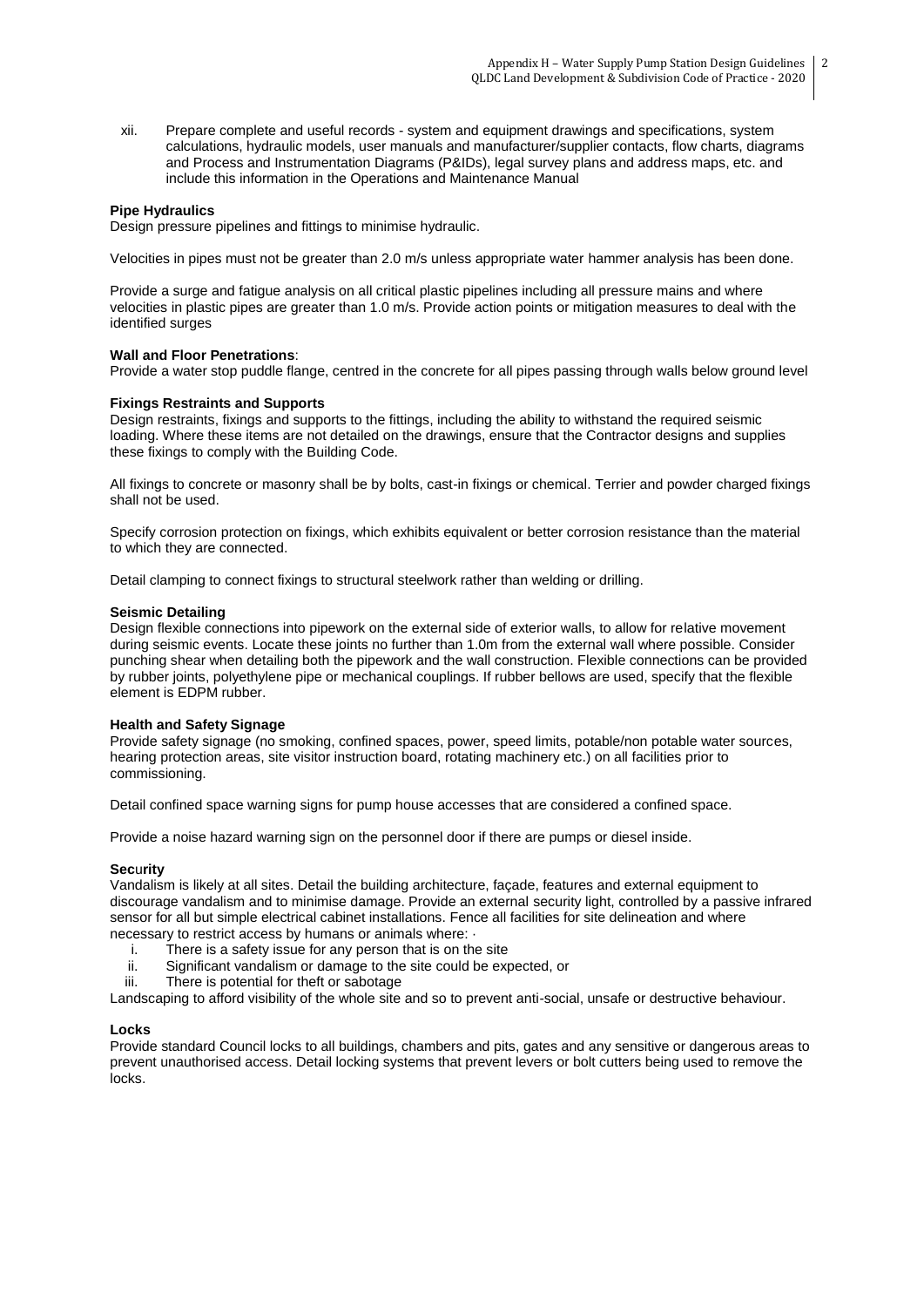# *H3 Booster Pumps*

Booster pumps may be in an open or closed system. Therefore, design the booster pump to either fill a reservoir or to directly supply the network. Each booster pumping station should contain at least two pumps (one duty pump and one standby pump).

Design in-line booster pumps so that:

- Negative Pressure Is Not Produced In their Suction Lines
- Total dynamic head and flow for the system curve can be obtained by all combinations

### **Number of Pumps**

When designing the pumps, include an extra pump over the required number for redundancy i.e. small pump stations shall have a minimum of two pumps. Ensure standby pumps are available for service at all times. Where possible, pumps in a pump set should be identical for operational purposes.

As a guide, where the pump station has the minimum three pumps, the likely set-up and operation may be as follows:

- i. Two duty pumps and one stand-by:
	- a. Both pumps on VSD The pump will run up to close to its maximum before the VSD is disengaged and the pump runs at constant speed. The second pump will pick up and provide additional demand up to its maximum duty point
- ii. One pump on VSD and one on a Soft start
	- a. Once the first pump reaches close to its maximum duty point, the VSD is disengaged and the soft start pump will start and run at its full speed
	- b. The VSD pump will then start again and provide any additional capacity required up to the maximum

In both cases the standby pump will be called on if one of the duty pumps goes down. Provide an optimal control scenario for the specific pump station. This approach ensures that the pumps are operated at the maximum possible efficiency for the duties.

Specify 3-phase 415 volt pumps if their motors are greater than 3 kW. Specify water detection and over temperature detection in the motor housing of pumps larger than 3kW. Rate pumps to achieve their design output at no more than 2900 rpm.

### **Pump Features**

Specify pumps with hard metal-to-metal face mechanical seals, high quality stainless steel or high tensile steel shafts and high grade bronze, stainless steel or cast iron impellers.

Specify a dynamically balanced unit to ensure long life and vibration-free operational conditions, confirmed by specifying a vibration test to ISO 10816 on the installed unit to confirm alignment, vibration and base harmonics.

Detail grease lubricated, heavy duty ball or roller bearing type bearings and renewable shaft sleeves and wear rings.

For dry-well mounted pumps, specify:

- i. Suctions with easy access to clear the impellor eye. This can be a special access cover or an easily removable section of pipe. For example, pumps with suctions greater than 200 mm diameter can be fitted with inspection plates for hand access into the volute and impellor.
- ii. End suction pump sets complete with a substantial base plate to mount the pump and motor. Detail the mounting plate to ensure correct alignment at all times and to minimise harmonic vibrations.
- iii. "Back pullout" design end suction pump sets, with the motor and wet end of the pump able to be slid out of the volute with minimal work.

For in-line pumps ensure that:

- i. The inlet and outlet are placed at the same level where the inlet and outlet pipe diameters are the same.<br>ii. Accessibility is easy when the pumps are installed in parallel as the pipework can be in the way.
- Accessibility is easy when the pumps are installed in parallel as the pipework can be in the way.
- iii. Pumps are installed in a position to permit proposer lubrication and servicing

### **Allowance for Future Capacity or Extension**

For staged developments such as in Greenfield areas, pump stations can be staged with fewer pumps in the early stage(s) and provision made for the ultimate development scenario. Size these early stage pumping units for the ultimate design flow rate. If an intermediate design flow rate is required, select the pumping units for both conditions, intermediate and ultimate development.

Consider the feasibility of using smaller pump impellers for the earlier stages and upsizing the impellers for the later and ultimate development stages as this could be cost effective if the higher duties can be achieved without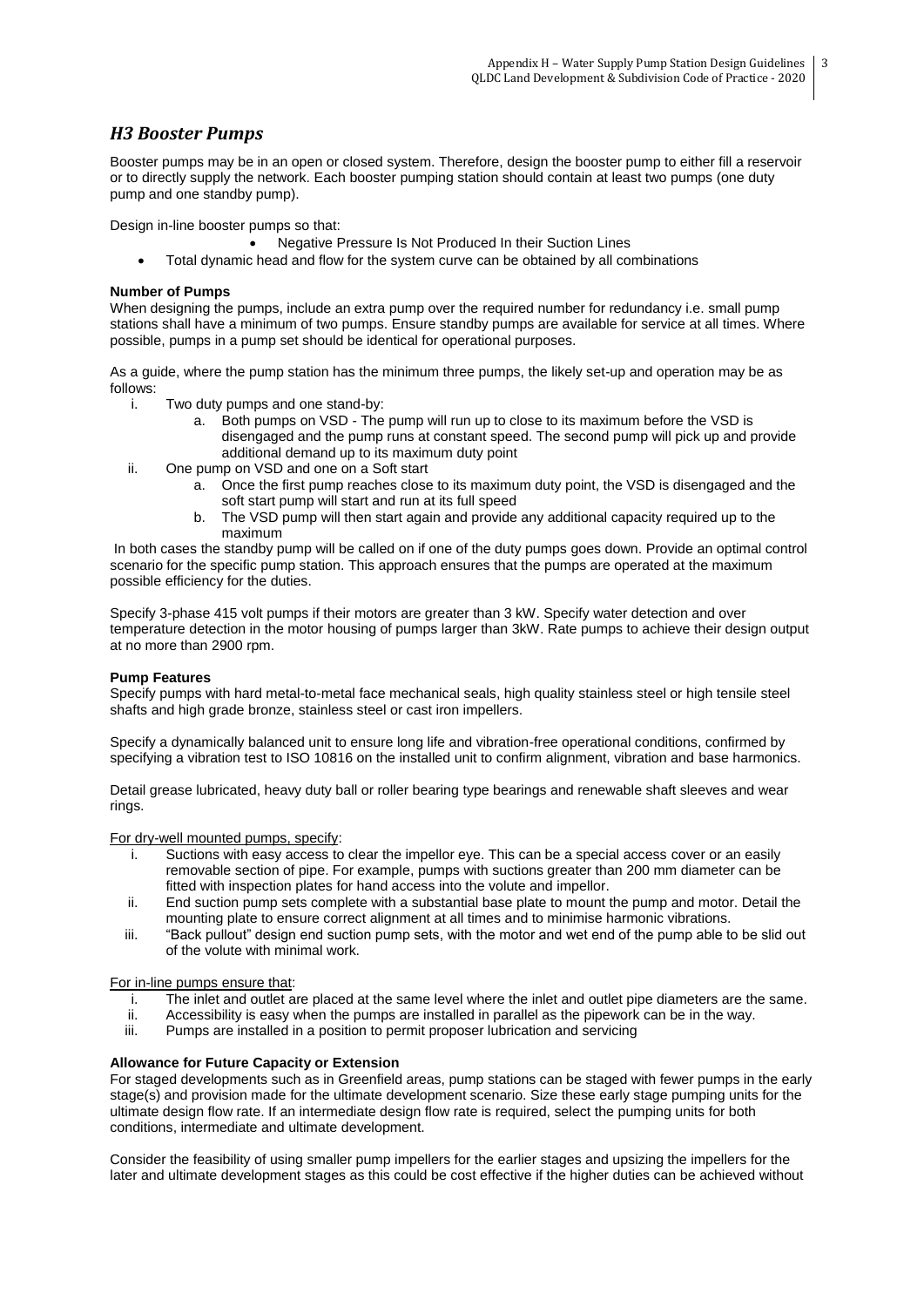overloading the pump. Additional future capacity could also be achieved by replacing pumps installed in the early stages with larger pumps. The starters could be sized for the larger pumps from the start and fitted with circuit breakers and overloads.

If additional pumps are required, make provision for these pumps in the pump station building, the manifold pipework and switchgears. Analyse the various pumping combinations to arrive at the most cost effective combination of staging options.

#### **Well Pump and Motor Information**

Provide the details of all proposed pumps and motors with the Design Report, specifically:

- Make and model
- Physical information (mass, dimensions, delivery diameter etc.)
- Mechanical details (materials, bearing and seal types etc.)
- Manufacturing and testing standards
- Guaranteed performance details (Q/H curves, total pumpset efficiency, rpm
- Minimum operating speed for a variable speed set-up and the reason for this limit
- Rating (kW, rpm, voltage)
- Maximum starts per hour
- Confirmation of continuous rating
- Methods of protection

### *H4 Pump Suction and Discharge*

Design the suction and discharge manifold for future flows without having to take a pump out of service for extended periods of time. Design and size suction pipework so that:

- i. It is one size larger than the pump inlet size
- ii. Suction pipe is easily accessible to clear any blockages<br>iii. Suction pipe velocities in table 1 are not exceeded
- iii. Suction pipe velocities in table 1 are not exceeded<br>iv. Allowed on short-term basis (e.g. emergency cond
- Allowed on short-term basis (e.g. emergency conditions)
- v. Suction cavitation is avoided by flooded suction or having a NPSHA > NPSHR
- vi. Eccentric reducers have the obvert horizontal to prevent air entrapment.
- vii. Suction lift is within allowable limits for the pump.

Design and size discharge pipework so that:

- i. It is one size larger than the pump inlet size.
- ii. Discharge pipe velocities in table 1 are not exceeded. Higher velocities should only be allowed on short-term basis (e.g. emergency conditions).
- iii. It can withstand the total maximum pressure (including surge)

#### **Suction and Discharge Velocities (m/s)**

| <b>Pipe Diameter</b>             | Velocity (m/s) |
|----------------------------------|----------------|
| <b>Suction Pipe Velocities</b>   |                |
| $≤$ 250 mm ≤1.0                  | ≤1.0           |
| $>250$ mm ≤ 1.5                  | $\leq 1.5$     |
| <b>Discharge Pipe Velocities</b> |                |
| $≤ 250$ mm $≤ 1.5$               | $\leq 1.5$     |
| $>250$ mm ≤ 2.0                  | $\leq$ 2.0     |

## *H5 Pump Motors*

Select motors with sufficient capacity to drive the pump. Ensure the motor is non-overloading over the range of duties at which the pumps is expected to operate. Where these requirements cannot be met, submit a nonconformance report to Council.

Do not unnecessarily oversize the motors to achieve the above requirements or the future capacity requirements. Select motors with care as efficiency and the power factor drops in motors running below the load rating.

## *H6 Pump Station SCADA*

Veolia is Council's manager / operator of the SCADA system.

Provide instrumentation and control at pump stations to measure, control, and monitor the pumping system, as covered in Electrical & SCADA Standard.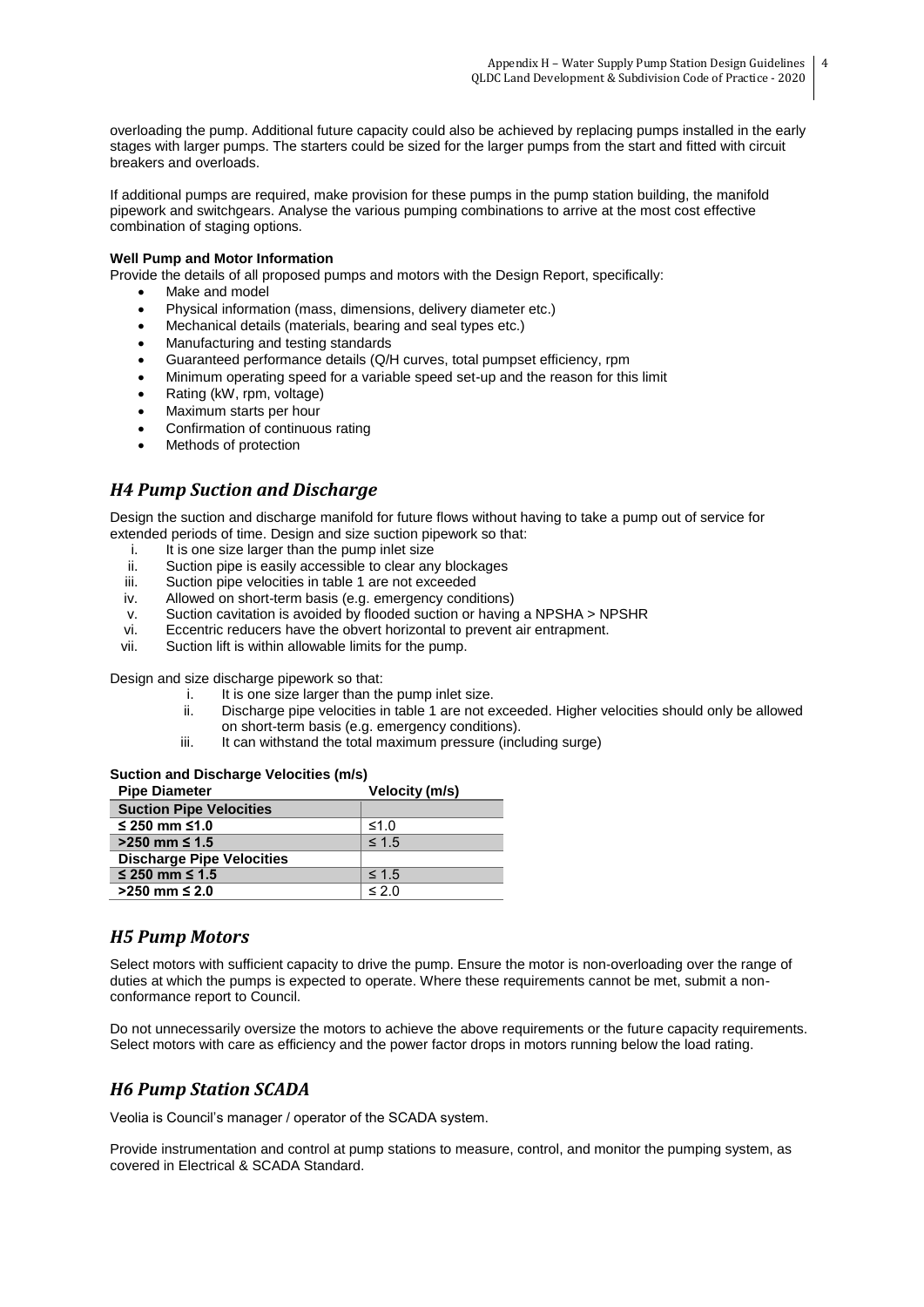Swampfox RTU manufactured by Abbey Systems shall be installed to allow for remote monitoring and alarming functionality (details of IO template for SCADA signals shown in the Electrical & SCADA Standard).

- Developer to provide proposed method of RTU communication to Veolia for approval
- The developer is responsible for all costs associated with the provision of the SCADA communication
- Swampfox to be purchased from Abbey Systems and have area radio channel pre-configured
- Developer is required to use Veolia for all changes required for the software configuration to Council's SCADA system and includes graphical interface, pump station reports and pump station generated alarms

## *H7 Appurtenant Design*

If the pump station's electrical panel is located in a building as defined by the Building Code, specify as a minimum:

- i. 4.5 kg fire extinguisher<br>ii. Approximately A3 size
- Approximately A3 size blackboard on wall by personnel door
- iii. Lectern, or hinged plan table if space allows

### **Pressure Gauges**

Specify the installation of pressure gauges which read in kPa, with a pressure range such that the maximum pressure reading is around 50% to 60% of the range. Specify test points on the pump inlet and on ALL delivery pipes. Detail test points that are:

- 1/4 inch BSP female thread
- Fitted with a pipe plug
- Installed as close to the pump as possible
- On the pump side of any valves where possible
- With an accuracy to  $±5%$  or better

Specify test points flush with the inside wall of the pipe, with the test point positioned to minimise the potential for the various velocities or turbulence inside the pipe to affect the gauge reading.

Detail a hole diameter through the test point fitting of less than 4mm to minimise turbulence. This diameter can be increased at distances greater than 4mm from the inside pipe wall.

#### **Water Sample Point**

Provide lockable water sampling points that located in an easy and safe access to enable safe collection of water samples for both bacteriological and chemical analysis. These shall be located On the outside of the Pump station building.

## *H8 Flow Meters*

Specify a Mag-flow meter on the pressure main from the pumping station. Meter type shall be as detailed in QLDC the Water Meter Policy dated August 2015. Meter display shall be located with switch board cabinet.

## *H9 Valving*

Detail sufficient isolation valves to enable the pump station to operate while one pump, or any other major plant item, is being serviced. Specify valves rated to PN16.

Reflux valves to be installed downstream of the pump and upstream of the isolation valve. These should ideally be inside the pump station building. Wafer type non-return valves can be specified for smaller pump headworks (<80 mm pipe diameter).

Locate isolation valves on the discharge pipe at least three pipe diameters from the pump control valves. As far as practicable provide each section of piping which may be isolated with a valved pipe drain.

Install pump control valves (valves to control flow during the start-up or shut-down of the pump) even when a variable speed drive is provided. Configure and connect the control valves so that:

- The pump starts on a closed valve
- They open slowly during start-up
- When the pump is signalled to stop the pump continues to run whilst the control valve slowly moves to the shut position, to avoid water hammer.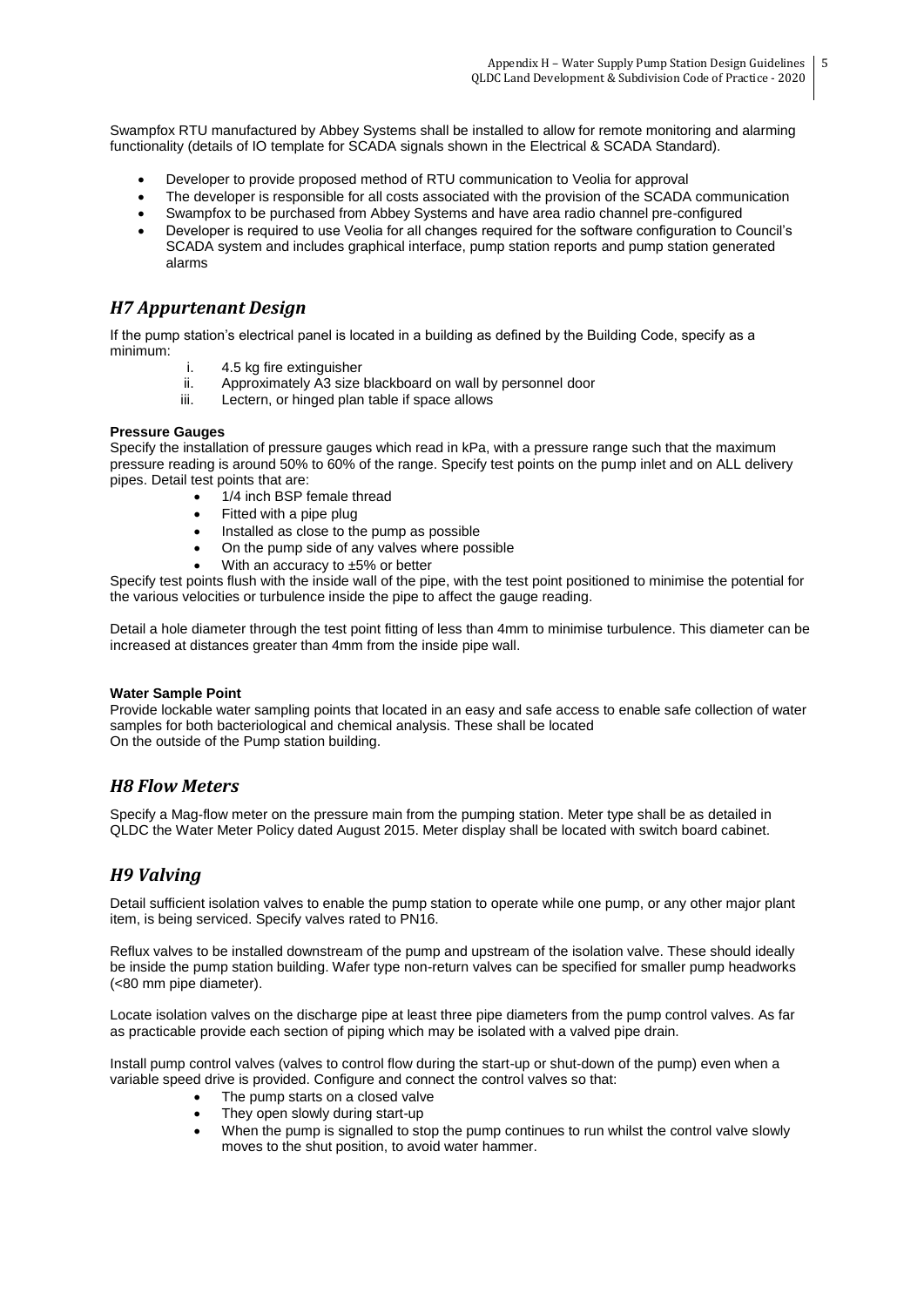# *H10 Building Construction*

Design the building to adequately house and allow the efficient operation, servicing and removal of all equipment in the building.

Provide adequate space to move tools and equipment required to perform the entire spectrum of operation and maintenance procedures. Consider future expansion in the design of the building.

Provide a minimum clearance around and between pumps, diesels, open cabinet doors and extended racks of 600 mm.

Locate electrical equipment away from wet areas.

Design a minimum 1.2m wide x 2.0m high personnel service door. Specify solid timber or aluminium doors, with heavy-duty hardware. Detail that large doors fitted for machinery access will open from the inside.

Specify pre-painted long run steel roofing.

Protection of Equipment, Surfaces, Coatings and Dissimilar metals, considering the site's context.

Do not build over pipes or fittings as they require replacement at a future date. If pipes are built over, detail a service pit to contain them, which is large enough for workman to replace the pipe without any excavation or demolition

## *H11 Electrical and Instrumentation Design*

Design the electrical installation, including the generator and diesel engines, the motor starters and the three phase generator inlet plug, in compliance with electrical standard.

## *H12 Noise, Ventilation and Air Conditioning*

Design ventilation to the pump station and control temperatures inside the room regardless of the outside temperature to a range of:

- Minimum of 5°C
- Maximum of 40°C,.

Consider heat contributions from all sources inside the building or cabinet. Design the ventilation in tandem with the soundproofing, as ventilation may increase external noise levels directly or indirectly.

If air conditioning is required to control the maximum temperature in an electrical room, include measures to maintain internal relative humidity between 40% - 60%, to avoid condensation and static electrical shock.

For intermittent ventilation i.e. active only when there are personnel inside the pump station, specify a fan capable of 30 complete air changes per hour.

Noise generated by the pumping station shall not exceed the Council District plan permitted levels. The design shall include measures to reduce noise appropriately.

## *H13 Generators – Backup Power Supply*

Backup generators are required on most pumps. Whether or not a proposed project will require a backup generator will be confirmed by Council and will depend on the risks associated with power failure. Generators may be permanent and fixed or portable as discussed with and agreed to by Council.

As a minimum specify a unit capable of powering the largest pump, plus all auxiliary equipment (ventilation fans, battery chargers, lighting etc.). It must be capable of powering the pump sets from stand still and zero reticulation pressure and, if required, of starting the standby pump when the duty pump is already running at full load.

Size the generator to match the load and method of starting employed at the pumping station. The generator must be a minimum size in relation to VSDs and must have advanced speed control in order to avoid "hunting" of the generator. The generator set must be able to run continuously at the rated output for several days at a time.

Where an onsite generator is not required by Council a mobile standby generator connection shall be provided and located on the outside of the building. Ensure there is sufficient space for parking a standby generator adjacent to the pump station and way from the footpath or carriageway.